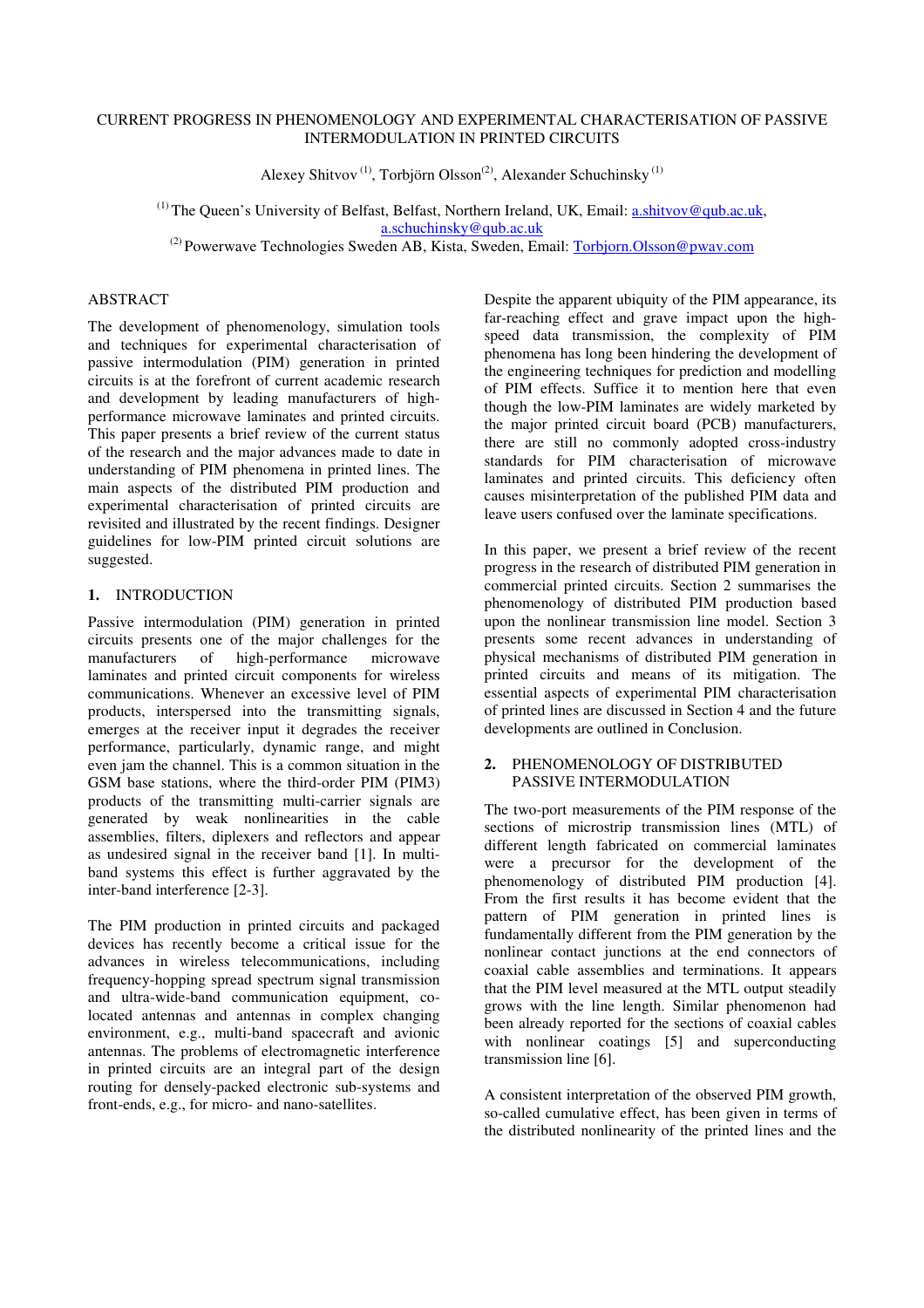concept of phase matching in the four-wave mixing process [7]. It has been shown experimentally that a localised nonlinearity emanates PIM products with isotropic field distribution about the source, Fig. 1. The locally generated PIM products travelling in the forward direction (collinear with the carrier propagation) along a matched dispersionless nonlinear transmission line (NTL) are in-phase with the fundamental carriers and constructively interfere with the corresponding PIM products generated in the preceding line sections. On the contrary, the PIM products travelling in the reverse direction along the NTL have a phase mismatch with the corresponding products generated in the succeeding sections of the line. It causes variations (humps and troughs) of the reverse PIM level measured at the input of lines of different lengths. Therefore the pattern of PIM product distribution on a section of a straight uniform NTL exhibits undulations which are the result of superposition of the forward and reverse propagating PIM products, as illustrated in Fig. 2.



Figure 1. Near-field distribution of the third-order PIM (PIM3) products about the lumped PIM source (a pencil mark of  $3.5 \times 1$  mm<sup>2</sup> centred in the origin) measured with a vertical open-ended coaxial probe at 910 MHz and 2×43 dBm carriers

It is noteworthy that, as distinct from the PIM generation by a localised source, the forward PIM level measured at the output of long MTL with distributed nonlinearity significantly exceeds the reverse PIM level measured at the line input.

Another important feature of the distributed PIM production is the generation of multiple spatial modes in the NTL. Even a single fundamental mode carrier can produce multiple travelling modes at the PIM frequency if they are supported by the line geometry. For example, Fig. 3 shows the cross-sectional distribution of the PIM3 products formed by the superposition of the odd and even modes in a coplanar waveguide (CPW). Moreover, spectrum of the local PIM generation contains bounded (guided), radiating and evanescent modes. Therefore, the PIM products in CPW are deemed to be less confined to the guiding structure and thus exhibit stronger attenuation and cross-coupling.



Figure 2. Forward third-order PIM (PIM3) level at the line output of the samples of different length as compared with the PIM3 magnitude distribution along the longest sample (normalised results); measurements were performed with a vertical open-ended coaxial probe at 910 MHz and 2×43 dBm carriers [8]

Two main types of the distributed PIM sources should be distinguished in printed NTL, namely, conductor (current-driven) and substrate (voltage-driven) nonlinearities. It was shown in [9] that in MTL with dominant conductor nonlinearity the signal strip has major impact on the PIM production, whereas the contribution of the return current on the ground plane is practically negligible despite both conductors are made of the same copper foils. It has also been shown that the MTL strip edges considerably stronger contribute to the distributed PIM generation than the strip centre, owing to the current bunching at the strip edges.



Figure 3. Near-field PIM distributions across MTL and CPW measured with a vertical open-ended coaxial probe at 910 MHz and 2×43 dBm carriers (NB: the laminates under test had the same grade of copper cladding and finish coating but nonlinearity of the MTL substrate is higher than that of the CPW substrate)

The strip edges also play the major role in PIM generation in the lines with dominant substrate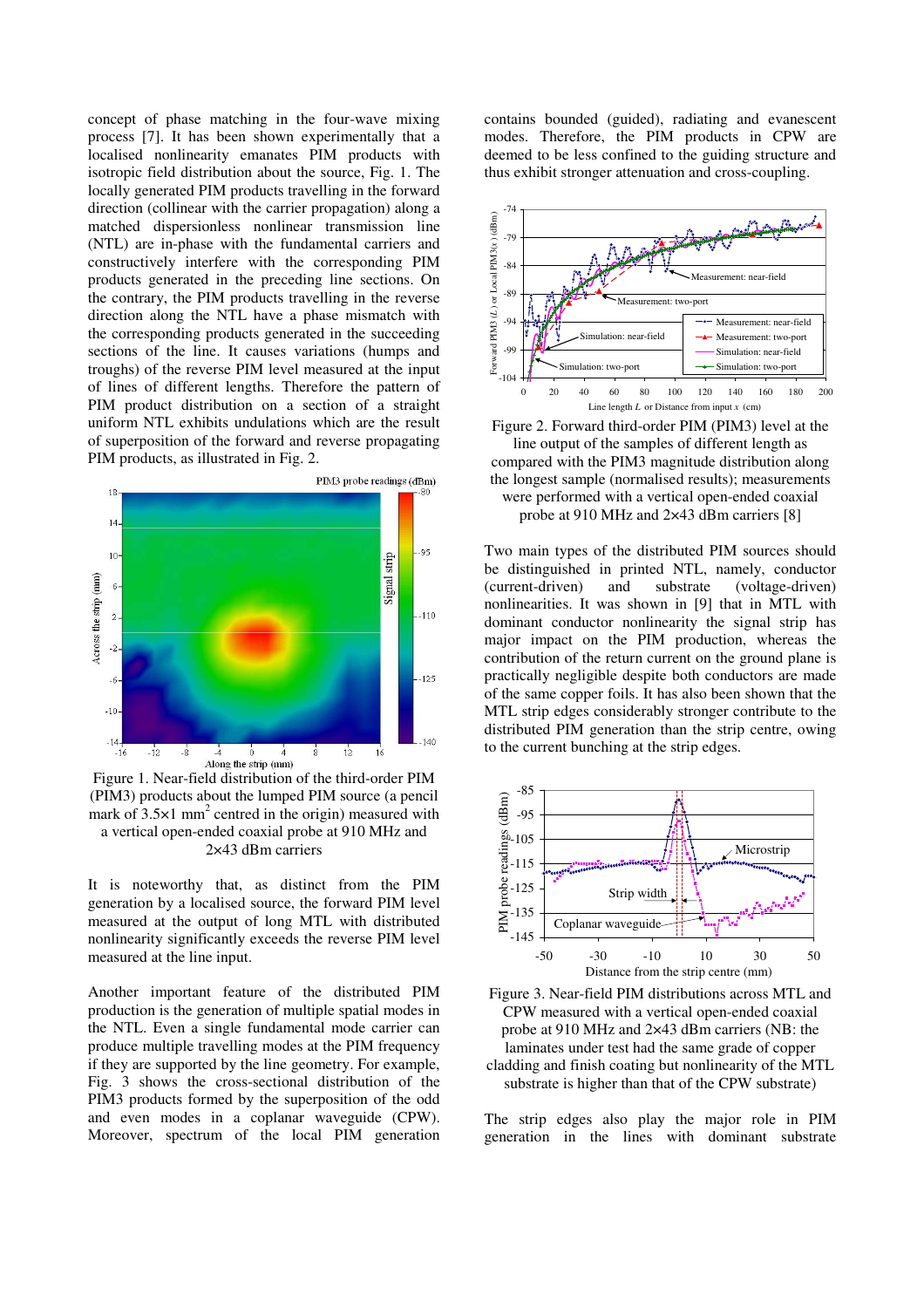nonlinearity. In this case, fringing field causes PIM generation of not only bounded mode but also leaky wave guided by the dielectric substrate. This effect is illustrated in Fig. 4 where the retrieved distribution of the PIM3 products measured across a microstrip line is plotted beside the respective field pattern of the fundamental guided mode in linear regime. The higher level of the PIM3 products than that of the guided wave away from the strip indicates the presence of the leaky mode generated by the fringing fields of the carriers.



Figure 4. Retrieved distribution of the electric field magnitude  $E_z^{\text{IM3}}$  of the PIM3 products measured across the signal strip of a line with the dominant substrate nonlinearity. Measurements were made with a vertical open-ended coaxial probe at 910 MHz and 2×43 dBm carriers and are compared with the corresponding calculated  $E<sub>z</sub>$  distribution of the fundamental mode of carrier in linear regime at 910 MHz [10]

In view of the fact that the level of the PIM products in commercial laminates and printed circuits is fairly low, typically below -100 dBc, the theory of distributed PIM generation in printed lines has been developed using the NTL-model with weakly nonlinear parameters of the conductors or/and dielectric substrate [7]. The closedform expressions for the forward and reverse PIM3 products in finite sections of straight uniform microstrip lines have been obtained in [7] using the first order of perturbation technique. This model is inherently phenomenological and requires additional retrieval of the parameters of conductor/substrate nonlinearity from experimental measurements. It has been shown that the extracted nonlinear parameters are representative of the substrate material and can be employed to predict the PIM response of other printed structures fabricated of the same laminates.

The model of uniform NTL proved to accurately describe the effects of the cumulative growth of the forward PIM products and variations of the reverse PIM products, effects of the signal strip width, port mismatch [11] and weakly nonlinear terminations [12]. In particular, it has been experimentally observed that the forward PIM level grows with the strip width in the MTL with the dominant substrate nonlinearity and decreases in the lines with the dominant conductor nonlinearity. This effect has been thoroughly explored using the developed PIM phenomenology. Also the significant role of port matching in the two-port PIM characterisation of the printed lines was demonstrated theoretically. It has been suggested that the effects of microstrip discontinuities and line interconnects can be adequately modelled by cascading the uniform NTL sections with the nonlinear boundary conditions [12].

The present phenomenology of distributed PIM generation can account for the conductor and substrate nonlinearities of any nature, provided that the extrinsic nonlinear parameters are available for description of the specific nonlinear mechanisms. Alternatively, a holistic modelling approach would require multi-physics analysis that dramatically complicates the mathematical problem. For instance, a rigorous self-consistent formulation of the thermo-electrical mechanism of distributed PIM generation would contain the nonlinear system of Maxwell and heat transfer equations with the corresponding constitutive relations. However, the NTL phenomenology with its assumptions enables one to reduce the simulation complexity by means of the successive solution of the problems of heating resistive conductors by the high power carriers and subsequent generation of the PIM products due to the change in the resistance associated with the temperature variations at the envelope frequency [13]. Some of the physical mechanisms of the nonlinearities in printed lines are further discussed in the next section.

#### 3. PHYSICAL MECHANISMS OF NONLINEARITY IN PRINTED LINES

Several experimental observations of the distributed PIM generation in commercial printed circuits can provide an insight into the physical mechanisms and sources of the distributed nonlinearity. At first, the effect of conductor-to-substrate interface, particularly roughness of the copper cladding underside [14], has been a subject of the detailed studies. Extensive testing revealed strong correlation between the cladding roughness and generated PIM, [14-15]. Although it is generally accepted now that rougher copper underside generally causes the higher PIM level, the physical mechanisms of this correlation are still obscure. It has been suggested that higher dissipation loss at rough surface might facilitate the intrinsic self-heating and thus boost the distributed PIM production due to the nonlinear thermo-electric phenomena. Another speculation is that the rough surface is prone to trapping various contaminants and developing structural defects, such as microscopic voids and broken dendrites. Such imperfections might create microscopic sources of nonlinear mixing of the high-power carriers causing the distributed PIM generation.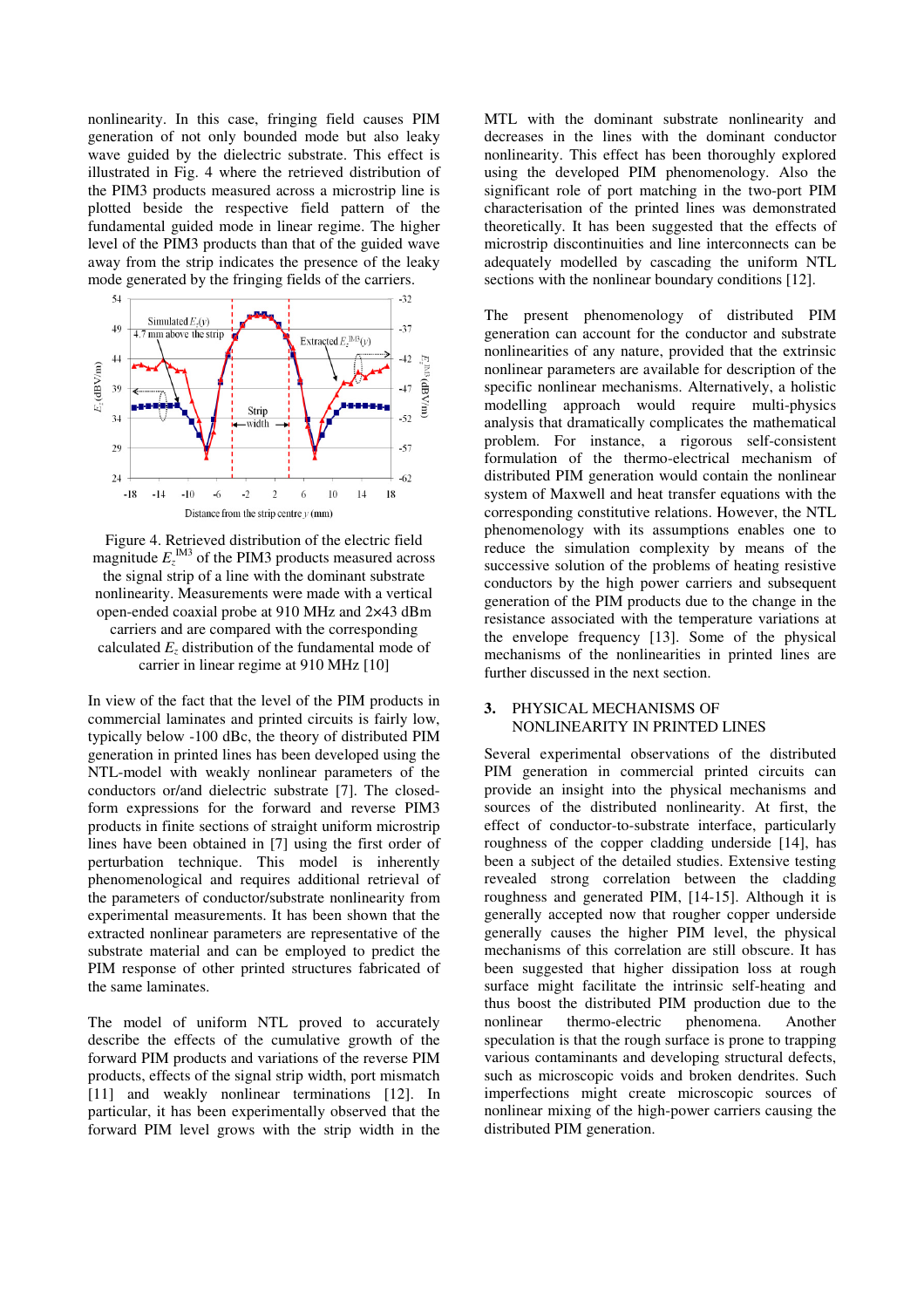The effect of the surface bonding layer is demonstrated in Fig. 5. The absence of bonding layer results in the higher level of PIM generation, which might be due to the weaker copper adhesion to the substrate and thus inferior interface quality. These factors affect both the quality of the strip etching and contamination of the interface by chemical residuals that may cause PIM production through different nonlinear mechanisms.



Figure 5. The effect of surface bonding on PIM3 response of microstrip lines with 50 µm TFM bonding film and with rearranged structure (embedded bonding layers) measured at 2×43 dBm carrier power [16]

Similarly, the internal structure of copper foils appeared to influence PIM generation. The finer crystalline structure is more resilient to the mechanical stresses and fracturing, and also provides finer surface of the copper matte side. These factors contribute to the lower PIM.

The effect of the finish coating on distributed PIM generation is currently an active area of research [17]. There are two aspects of the finish coating which affect the distributed PIM generation, namely, finish material and its structural properties. The material effect is usually associated with hysteresis nonlinearity of the ferroics. It has been found that some hysteresis mechanisms display unique features. In particular, it was demonstrated that in contrast to the memoryless PIM response, the even-order hysteresis nonlinearity produces the odd-order PIM products, and their growth rate with the carrier power does not follow the "classic" rates [18]. It has been shown that the ferromagnetic response of the nickel coating can be efficiently suppressed by the proper addition of phosphorus content [19]. The study [20] argues that the electroless nickel/immersion gold (ENIG) demonstrates considerably lower nonlinearity as compared with the immersion tin coating. This might be attributed to the proper phosphorus content in the test coating which enabled effective suppression of the nickel ferromagnetic response. The amount of the phosphorus additives corresponding to the minimum PIM production seems to be determined by the electronic properties and crystallisation phase of the nickelphosphorus deposit.

The comparison of non-ferroic coatings [17], such as immersion silver, organic solder preservative (OSP), lead-free hot air solder levelling (HASL) and immersion tin, has revealed that the latter coating demonstrates superior performance in terms of low-PIM generation. This result might be attributed to the special properties of the immersion tin as a finish layer, namely: good wetability, coplanarity and adhesion. It was suggested that the immersion silver coating might cause the higher rate of PIM production due to its granular structure. In contrast to the aforementioned coatings, the recently introduced autocatalytic silver coating [19] provides significantly lower PIM production rate as compared with the immersion tin, presumably due to its finer internal structure.

One of the fundamental mechanisms of distributed PIM generation in printed lines, which has been recently addressed in [13], is thermo-resistance of the conductor electrodes. The phenomenon itself has been a focus of extensive investigation for decades, specifically, in respect to the coaxial waveguides [21-22] and microwave interconnections [23]. Electromagnetic power dissipation in the conductors inflicts variation of the intrinsic temperature in the strip which in turn gives raise to the nonlinear resistance associated with the conductors. Apparently, the associated PIM generation depends on the conductor loss and heat transfer in the conductors and substrate.

The electrical nonlinearity of the dielectric substrate is another important factor of the distributed PIM generation in printed lines [24]. A dielectric substrate is complex composite material. It is typically formed as a multilayer structure comprised of base thermoset or/and thermoplastic dielectric material, glass reinforcement (woven glass fabric or random cut glass fibres), surface bonding layers (e.g., skived PTFE film) and ceramic filler additives used to adjust the mechanical and thermal properties of the substrate. Although the research in this subject has yielded rather limited data to date, it is evident that the glass grade and purity, fibre coating, and ceramic filler material affect PIM performance of substrates<sup>1</sup>.

Other mechanisms of substrate nonlinearity can be suggested, including electrostriction of the open-porous PTFE and nonlinearity of ferroelectric ceramic particles (e.g.,  $SrTiO<sub>3</sub>$  commonly used as the filler to increase dielectric permittivity of materials and improve their mechanical and thermal properties). It has also been suggested that the crystallinity rate of PTFE film might affect its behaviour. In particular, the correlation has been observed between the PIM response of processed

-

<sup>&</sup>lt;sup>1</sup> Taconic ADD private communication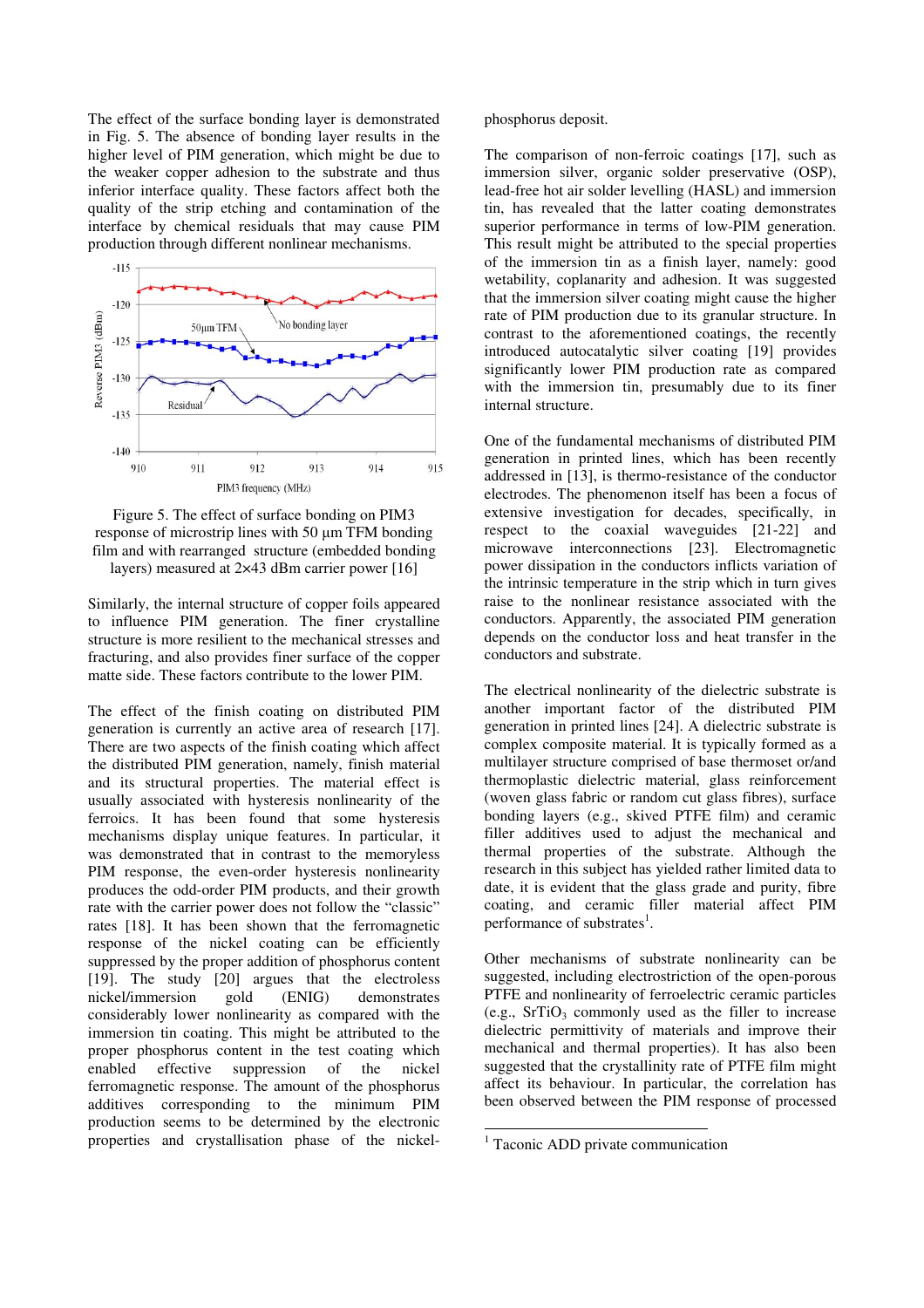printed circuits and change of PTFE laminate colour, presumably caused by PTFE recrystallisation. However, all these conjectures still require further corroboration.



Figure 6. Typical conditions at the strip edges of the processed printed line [16, 25]: a) cross-sectional SEM image of the fractured strip edge; b) high-resolution optical microscopy of the contaminated edge of the copper track underside

Processing of the printed boards with low PIM response presents another challenge. Comprehensive evidence has been collected that quality of etching of the copper tracks strongly affects the PIM performance of printed boards [4]. The fractured edges of the copper track are prone to delamination and contamination, Fig. 6, and degrade the quality of the finish coating, especially at strip edges. Indeed, when these fractures are plated over they might produce numerous microscopic voids and bridges with high constriction resistance. Similar observation has been made with respect to undercutting the strip edge [26]. Exposed to the high power, these defects burn out and cause the bursts of PIM response.



Figure 7. Forward PIM3 response of a commercial microwave laminate with different strip finishing (bare copper, OSP "green-mask" and 1um immersion tin) measured over an extended period of time [16]

A new dimension has recently been added to the study of PIM generation in printed circuits. The PIM tests of the commercial printed lines with different finishing carried out in office environment over a period of time have revealed considerable self-improvement of the PIM performance, Fig. 7 [16, 27]. It has been observed that the printed lines with immersion-tin finishing demonstrate better stability and lower levels of PIM production. Understanding of this phenomenon still requires further investigations, yet the existing experimental evidence suggests that viscoelastic stress relaxation mechanism is involved.

# 4. EXPERIMENTAL CHARACTERISATION OF PASSIVE INTERMODULATION IN PRINTED LINES

Presently, most experimental techniques of PIM characterisation of printed circuits imply injection of a two-tone RF probe signal into the line under test and recording the magnitude of the corresponding in-band or inter-band PIM products generated within the TLsection. Two PIM recording approaches are widely adopted [8]:

- two-port PIM characterisation, which is the measurement of the PIM magnitude at the TL ports,
- near-field probing of the PIM product distribution on the TL.

The central issue in the experimental characterisation of PIM production is the design of a test bench and printed line specimens. Because the measured PIM levels are extremely low and often close to the residual PIM of the test instrument, much attention is paid to reducing the experimental uncertainties caused by mismatch of the MTL ports and other electrical discontinuities, and spurious PIM responses of the test cables, connectors, probes and test environment. The coaxial-to-microstrip transitions are the critical elements, and they can be implemented either as soldered joints or contactless couplers shown in Fig. 8, [8]. The former approach involves the edge-mount connector units Fig. 8a, or alternatively horizontal Fig. 8b [8] or vertical [15] direct cable launchers. The quality of soldering proved to be of utmost importance. In order to reduce the associated experimental uncertainty, several replicas of the test specimen are usually fabricated and, when necessary, the soldered joints are readjusted.

The contactless transitions can be implemented either as the capacitive coupling, commonly used in printed patch antenna feed networks [28], or broadside stripline couplers, Fig. 8c/d, [8]. In the latter design, the test fixture provides the ground plane and shielding of the test specimen, so that the accurate comparative PIM measurements can be performed on different substrates with different strip parameters and finish coating by using the same reference ground plane. Even though the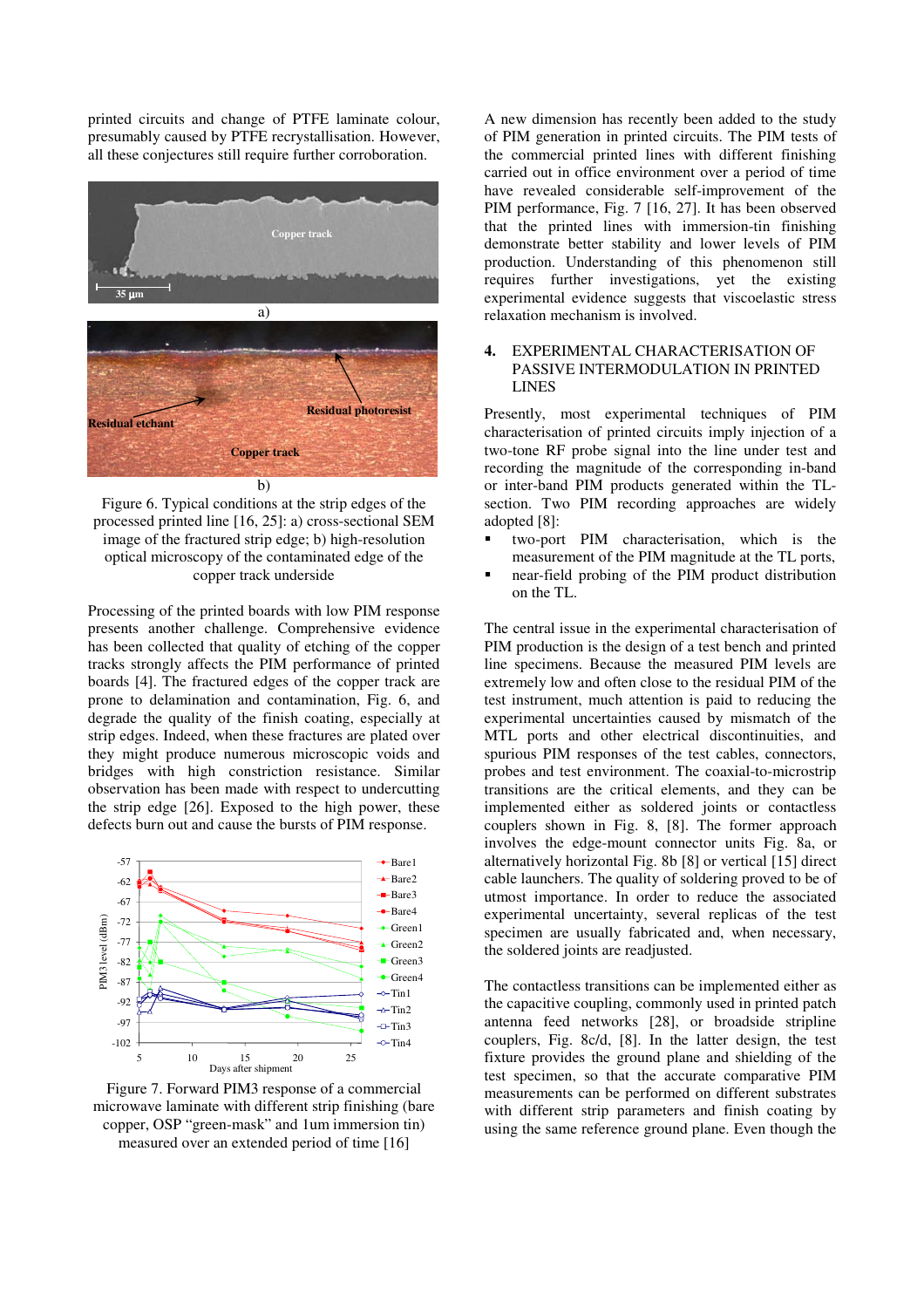total number of soldered joints in the measurement circuit with contactless coaxial-to-microstrip transitions is not less than in the cable launchers, the test specimens are free of the soldered joints. This advantage allows the contactless test fixture to be employed for inexpensive, fast and traceable PIM tests, which are of high interest for *in-situ* quality control for production line.



Figure 8. Microstrip launchers for PIM characterisation of printed circuits [8]: a) edge-mount 7/16 connector; b) custom-designed direct cable launcher; c) broadside stripline coupler and d) contactless test fixture

The near-field probing proved to be an efficient technique for experimental characterisation of the PIM generation in printed lines [8, 29-30]. The available probe designs enable imaging of the PIM product patterns generated by the distributed and lumped nonlinearities, and thus allow for accurate location of the PIM sources and identification of the nonlinearities. The two-port time-domain PIM reflectometry could provide an alternative means for location of the PIM sources, especially in shielded striplines and coaxial cables. However, the latter technique requires phase measurements of the PIM products but this capability is not supported in the commercial PIM analysers.

The central issues in the use of near-field probing for absolute PIM measurements are concerned with the probe design and calibration [29]. In addition to the basic requirements to the probes employed for the linear field mapping, the probes for PIM measurements must be highly linear and weakly perturb the high intensity fields of the carriers. Therefore, sharp features in the probe layout and nonlinear materials should be avoided in the probe design.

Generally, an accurate probe calibration requires fullwave electromagnetic analysis of the distributed PIM generation, which is still to be developed. Fortunately, for low PIM measurements, the probe readings allow an empirical normalisation based on the assumption that the scaling factor of the probe is independent of the nature of the measured field. So the probe scaling factor obtained at the PIM frequency in the linear regime can be applied to normalize the probe readings of PIM products at the same frequency [10].

Other important aspects of the PIM measurements of printed circuits are concerned with

- the controlled test environment, including EMscreening and ambient conditions (humidity, temperature and air purity);
- preparation, cleaning and storage of the test specimens;
- fabrication tolerances of the samples produced in different batches.

These factors may cause noticeable variations of the PIM performance of the same laminates. Therefore, the test uncertainties must be evaluated on a statistical basis and taken into account to provide the reliable PIM evaluation of the PCB materials.

Although the PIM characterisation still needs further elaboration of the methodology, instrumentation and industrial standards, the existing techniques provide the basis for exploring the fundamental mechanisms of distributed PIM generation in printed circuits and empirical means for its mitigation.

# 5. PRINTED CIRCUIT TECHNOLOGY FOR LOW PASSIVE INTERMODULATION

Significant advances have been made recently in manufacturing low-PIM substrates for printed circuits. The use of new constitutive materials and circuit routing and finishing has dramatically improved the PIM performance of microwave laminates. It has been demonstrated experimentally that the low-profile copper foil provides lower PIM response, which consequently shifted the industry towards the low-profile reversetreated copper foil. In the broader context, the quality of the conductor-to-substrate interface is considered to be a prerequisite of low-PIM generation.

Thicker copper cladding has been adopted for the low PIM circuits, mainly because the bulk copper provides better heat sink and thus facilitates heat distribution. However, thicker copper foil is often associated with greater roughness, which may have an opposite effect and aggravate the PIM production.

With the advent of lead-free soldering much attention has been given to the certification of lead-free alloys for low-PIM printed assemblies. It has been shown that the lead-free solder alloys produce different results depending on the printed board finishing. Overall, leaded solder alloys generally demonstrate lower PIM generation, albeit the lead-free alloys give comparable results on the immersion-tin plated boards.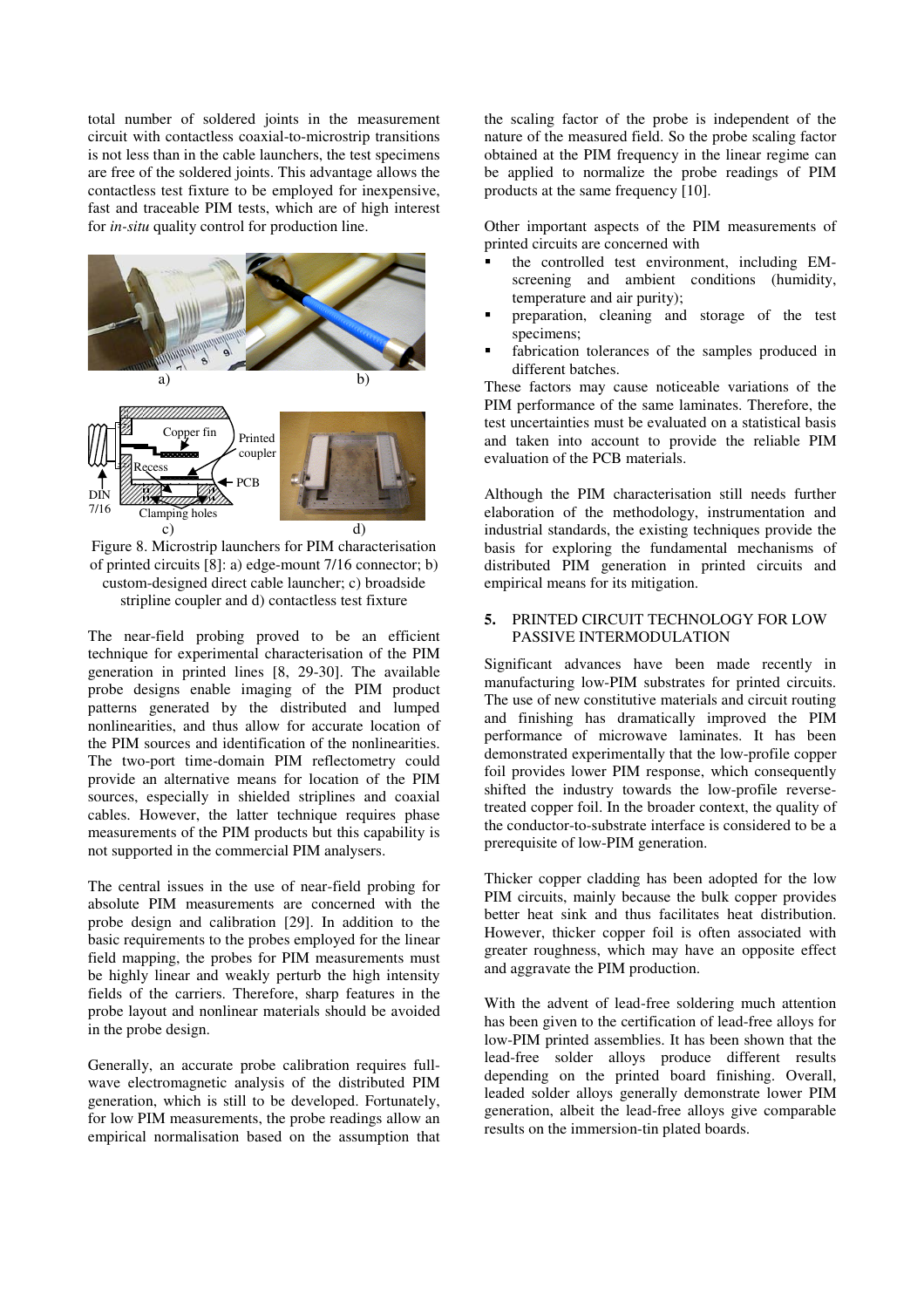It has been shown that the conductor track etching may cause undesirable edge fracturing and delamination. Since these defects usually cause increased PIM level, the quality of the etched tracks is a prerequisite for achieving the high performance of the printed circuits. The strip finishing also has significant impact on the PIM performance. Immersion-tin coating proved to suit best the low-PIM printed circuits and demonstrates superior performance as compared to immersion silver, ENIG and OSP coatings.

The dielectric substrates for low-PIM design currently include a number of commercial laminates based on woven-glass reinforced PTFE or/and epoxy. Apart from the substrate nonlinearity, low dielectric loss, low moisture absorption and high thermal conductivity should be considered. Although the substrate nonlinearity is a subject of specific testing, there are some obvious indicators to choose a low-PIM material, namely high-purity glass reinforcement and base dielectric.

The printed circuit layouts for low-PIM components should be thoroughly designed to avoid the electrical discontinuities that have strong impact on distributed PIM generation. The abrupt discontinuities also can act as sources of localised PIM generation associated with the high density currents and strong fringing fields. Port mismatch in the printed circuits results in standingwaves of the electric current and field which may boost the PIM production in the anti-nodes, so special consideration should be given to the circuit matching.

In open environment printed circuits generally tend to degrade. The degradation can be caused by mechanical stresses, vibrations, extreme temperatures, moisture absorption and chemical contamination, degradation of constitutive materials or dimensional instability. Such factors, either reversible or irreversible, have various manifestations, ranging from electrical mismatching to formation of nonlinear sources. In any scenario they have strong impact on the PIM performance of the printed circuits and should be carefully monitored.

#### 6. CONCLUSION

Significant progress has been achieved in understanding of PIM phenomena in printed circuits. Modern PCB technology enables commercial manufacturing of the high-performance microwave laminates and printed boards with the PIM performance that meet the stringent requirements of 3G communications. However, there exists a large body of experimental results waiting for comprehensive interpretation and better understanding. They still puzzle the research community, and forewarn the PCB manufacturers and users.

Further developments are envisaged in the PIM

phenomenology. The limitations of current NTLmodelling could be overcome with the aid of rigorous electromagnetic analysis of PIM phenomena. Efficient numeric simulation tools are still to be developed and implemented in commercial CAD and specialist software.

Progress is also envisaged in the methodology and instrumentation for experimental characterisation of nonlinearities in printed components. The urgent need for standardization of the PIM characterisation of printed circuits and microwave laminates has been identified. Cross-industry standardization of the PIM characterisation techniques and production testing require further coordination of the research activities run by the academic institutions, antenna manufacturers and network operators through appropriate committees.

### 7. REFERENCES

- 1. El Banna, B., Olsson, T. & Uddin, J. (2006). Sources of Passive Intermodulation in Base Station Antenna Systems. In *Proc. LAPC'06*, Loughborough University, UK, pp139-144.
- 2. Paschos, G., Kotsopoulos, S.A., Zogas, D.A. & Karagiannidis, G.K. (2003). The impact of Intermodulation Interference in Superposed 2G and 3G Wireless Networks and Optimization Issues of the Systems provided QoS. In *Proc. CCCT '03*, Orlando, Florida, USA.
- 3. Butler, R., Kurochkin, A.A. & Nudd, H. (2009). Intermodulation Products of LTE and 2G Signals in Multitechnology RF Paths. *Bechtel Technology Journal*, **2**(1), pp1-12.
- 4. Schuchinsky, A.G., Francey, J. & Fusco, V.F. (2005). Distributed sources of passive intermodulation on printed lines. In *Proc. IEEE Antennas and Propagation Society International Symposium*, vol. 4B, pp447-450.
- 5. Amin, M.B. & Benson, I.A. (1977) Nonlinear Effects in Coaxial Cables at Microwave Frequencies. *Electronics Letters*, **13**(25), pp768-770.
- 6. Collado, C., Mateu, J. & O'Callaghan, J.M. (2005). Analysis and Simulation of the Effects of Distributed Nonlinearities in Microwave Superconducting Devices. *IEEE Transactions on Applied Superconductivity*, **15**(1), pp26-39.
- 7. Zelenchuk, D.E.. Shitvov, A.P., Schuchinsky, A.G. & Fusco, V.F. (2008). Passive Intermodulation in Finite Lengths of Printed Microstrip Lines. *IEEE Transactions on Microwave Theory and Techniques*, **56**(11), pp2426-2434.
- 8. Shitvov, A.P., Zelenchuk, D.E., Olsson, T., Schuchinsky, A.G. & Fusco, V.F. (2008). Transmission/Reflection Measurement and Near-